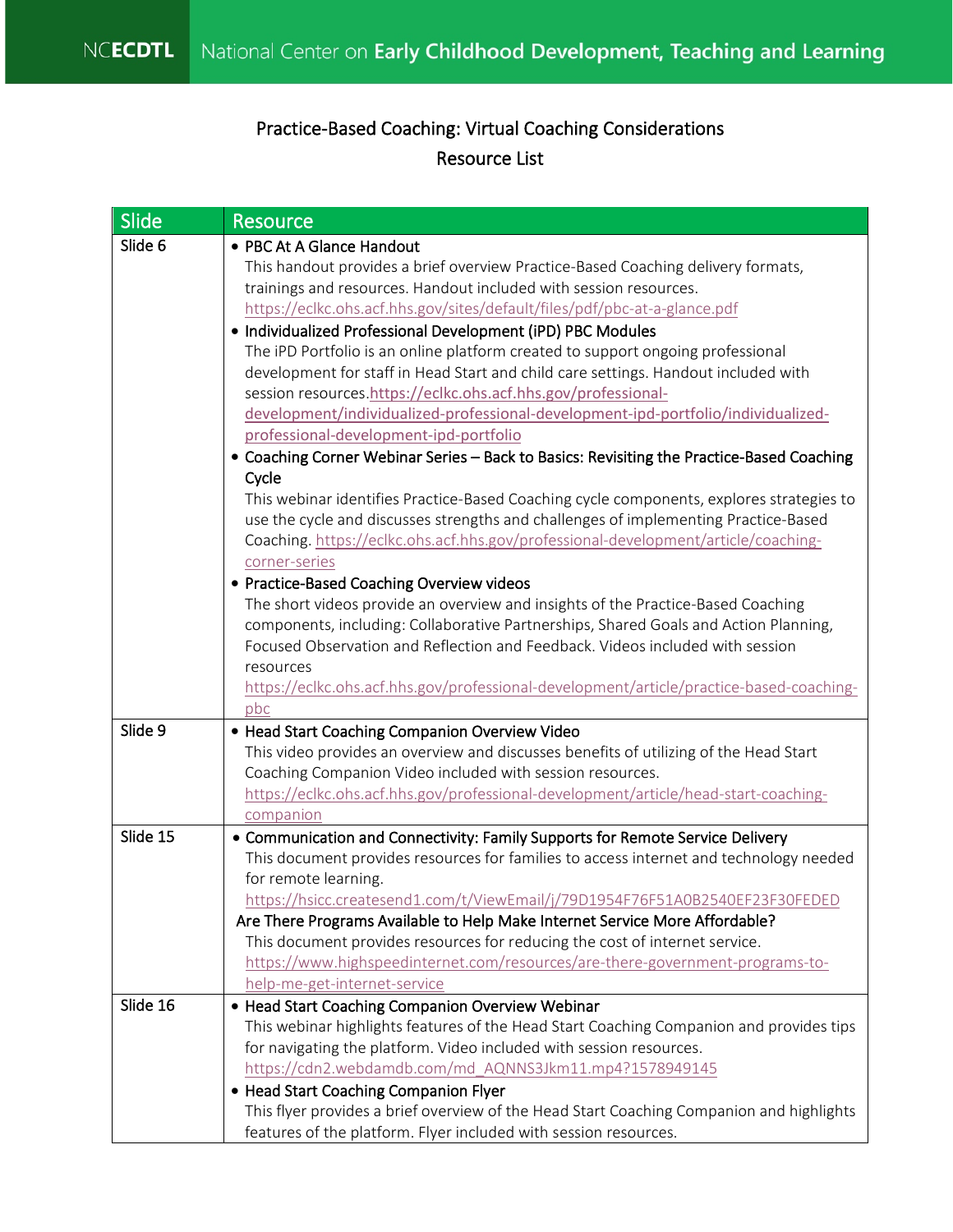| Slide    | <b>Resource</b>                                                                                                                                               |
|----------|---------------------------------------------------------------------------------------------------------------------------------------------------------------|
|          | https://eclkc.ohs.acf.hhs.gov/sites/default/files/pdf/coaching-companion.pdf                                                                                  |
|          |                                                                                                                                                               |
|          |                                                                                                                                                               |
| Slide 21 | • Program Leader's Guide to Practice-Based Coaching<br>This guide provides an overview of the considerations when planning for and                            |
|          | implementing coaching as a part of a coordinated approach to professional                                                                                     |
|          | development. Guide provided with session resources.                                                                                                           |
|          | https://eclkc.ohs.acf.hhs.gov/sites/default/files/pdf/program-leaders-guide-to-PBC.pdf                                                                        |
| Slide 22 | • Head Start Coaching Companion Frequently Asked Questions (FAQ)                                                                                              |
|          | This FAQ provides answers to frequently sked questions about the Head Start Coaching                                                                          |
|          | Companion. Handout included with session resources.                                                                                                           |
|          | https://eclkc.ohs.acf.hhs.gov/sites/default/files/pdf/coaching-companion-faq.pdf                                                                              |
| Slide 24 | • Practice-Based Coaching: Collaborative Coaching Partnerships Video                                                                                          |
|          | This video provides a brief overview and highlights the benefits of Collaborative Coaching                                                                    |
|          | Partnerships. Video provided with session resources.                                                                                                          |
|          | https://eclkc.ohs.acf.hhs.gov/professional-development/article/practice-based-coaching-<br>pbc                                                                |
| Slide 27 | • ELOF2Go                                                                                                                                                     |
|          | ELOF2GO is a mobile resource for teachers who want to access and learn more about the                                                                         |
|          | Head Start Early Learning Outcomes Framework (ELOF). It's your on-the-go guide to                                                                             |
|          | children's development and learning.                                                                                                                          |
|          | https://eclkc.ohs.acf.hhs.gov/school-readiness/article/elof2go-mobile-app                                                                                     |
|          | • ELOF@Home                                                                                                                                                   |
|          | The app provides on-the-go access to the ELOF and effective practices home visitors can                                                                       |
|          | use to support those goals. Home visitors can build on their knowledge by reading                                                                             |
|          | through stories and identifying the practices used to support families                                                                                        |
|          | https://eclkc.ohs.acf.hhs.gov/teaching-practices/article/mobile-tools-home-visitors                                                                           |
|          | • Practice-Based Coaching: Shared Goals and Action Planning Video<br>This video provides a brief overview of Shared Goals and Action Planning. Video provided |
|          | with session resources.                                                                                                                                       |
|          | https://eclkc.ohs.acf.hhs.gov/professional-development/article/practice-based-coaching-                                                                       |
|          | pbc                                                                                                                                                           |
|          | • Ready DLL App                                                                                                                                               |
|          | Ready DLL is a mobile application (app) for Head Start and Early Head Start teachers and                                                                      |
|          | caregivers who support children who are dual language learners (DLLs). Access                                                                                 |
|          | resources, learn key words and phrases, and discover implementation strategies from                                                                           |
|          | your smartphone.                                                                                                                                              |
|          | https://eclkc.ohs.acf.hhs.gov/culture-language/article/ready-dll-mobile-app                                                                                   |
| Slide 29 | • Practice-Based Coaching: Focused Observation Video<br>This video provides a brief overview of Focused Observation. Video provided with session              |
|          | resources.                                                                                                                                                    |
|          | https://eclkc.ohs.acf.hhs.gov/professional-development/article/practice-based-coaching-                                                                       |
|          | pbc                                                                                                                                                           |
| Slide 31 | • Practice-Based Coaching: Reflection and Feedback Video                                                                                                      |
|          | This video provides a brief overview of Reflection and Feedback. Video provided with                                                                          |
|          | session resources.                                                                                                                                            |